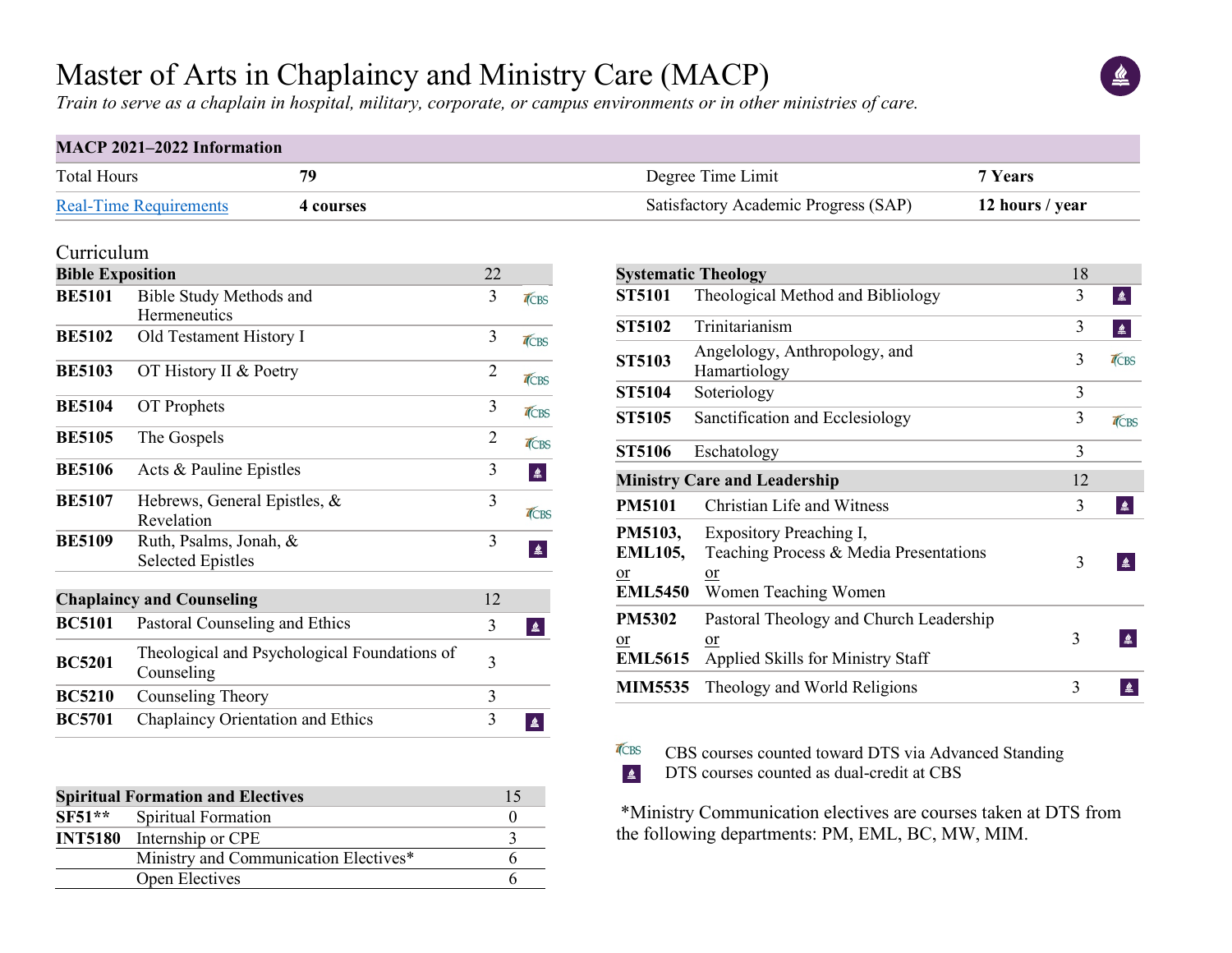# **Advanced Standing (19 hours)**

(CBS courses equivalent to DTS courses)

| <b>CBS</b>                                 | <b>DTS</b>    | <b>Course Name</b>                            | <b>Credit</b><br><b>Hours</b> |
|--------------------------------------------|---------------|-----------------------------------------------|-------------------------------|
| <b>MSM 1301</b><br>or<br><b>BIBL 3301</b>  | <b>BE5101</b> | Bible Study Methods &<br>Hermeneutics         | 3                             |
| BIB 1311 or<br><b>BIBL 3311</b>            | <b>BE5102</b> | OT History I                                  | 3                             |
| <b>BIBL 1312</b><br>or<br><b>BIBL 3312</b> | <b>BE5103</b> | OT History II & Poetry                        | $\mathfrak{D}$                |
| <b>BIBL 1321</b><br>or<br><b>BIBL 3321</b> | <b>BE5105</b> | The Gospels                                   | $\overline{2}$                |
| <b>BIBL 1323</b><br>or<br><b>BIBL 3323</b> | <b>BE5107</b> | Hebrews, General Epistles, and<br>Revelation  | 3                             |
| <b>THEO 1313</b>                           | ST5103        | Angelology, Anthropology, and<br>Hamartiology | 3                             |
| <b>THEO 1314</b>                           | ST5105        | Sanctification and Ecclesiology               | 3                             |

### **MACP Remaining Courses at DTS after CBS Graduation (30 hours)**

| Course #       | <b>Course Name</b>                                         | <b>Credit Hours</b> |
|----------------|------------------------------------------------------------|---------------------|
| $SF51**$       | Spiritual Formation<br>(final two-semesters for SF5100)    | N/A                 |
| <b>BE5104</b>  | OT Prophets                                                | 3                   |
| <b>BC5201</b>  | Theological and Psychological Foundations of<br>Counseling | 3                   |
| <b>BC5210</b>  | Counseling Theory                                          | 3                   |
| <b>INT5180</b> | Internship or CPE                                          | 3                   |
| ST5104         | Soteriology                                                | 3                   |
| ST5106         | Eschatology                                                | 3                   |
|                | Ministry and Communication Elective                        | 6                   |
|                | Open Electives                                             | 6                   |

## **Dual-Credit (30 hours) DTS courses credit to CBS degree**

| <b>CBS</b>                                  | <b>DTS</b>    | <b>Course Name</b>                                                  | <b>Credit</b><br><b>Hours</b> |
|---------------------------------------------|---------------|---------------------------------------------------------------------|-------------------------------|
| <b>MSSF 3011</b><br>and<br><b>MSSF 3012</b> | $SF51**$      | Spiritual Formation (SF5100-1 &<br>SF5100-2 or SF5110-1 & SF5110-2) | N/A                           |
| <b>THEO 1311</b><br>or<br><b>THEO 3331</b>  | ST5101        | Theological Method & Bibliology                                     | 3                             |
| <b>THEO 1312</b><br>or<br><b>THEO 3330</b>  | ST5102        | Trinitarianism                                                      | 3                             |
| Elective                                    | <b>BE5109</b> | Ruth, Psalms, Jonah, and Selected<br>Epistles                       | 3                             |
| <b>BIBL 1322</b><br>or<br>Elective          | <b>BE5106</b> | Acts and Pauline Epistles                                           | 3                             |
| <b>MSMN</b><br>2302 or<br>Elective          | PM5101        | Christian Life and Witness                                          | 3                             |
| <b>MSPM 3301</b><br>or<br><b>MSCE 3323</b>  | EML5105       | Teaching Process and Media<br>Presentations                         | 3                             |
| Elective                                    | <b>BC5101</b> | Pastoral Counseling and Ethics                                      | 3                             |
| Elective                                    | <b>BC5701</b> | Chaplaincy Orientation and Issues                                   | 3                             |
| <b>THEO 3341</b>                            | MIM5535       | Theology and World Religions                                        | 3                             |
| <b>LSOL 3301</b>                            | PM5302        | Pastoral Theology and Church<br>Leadership                          | 3                             |